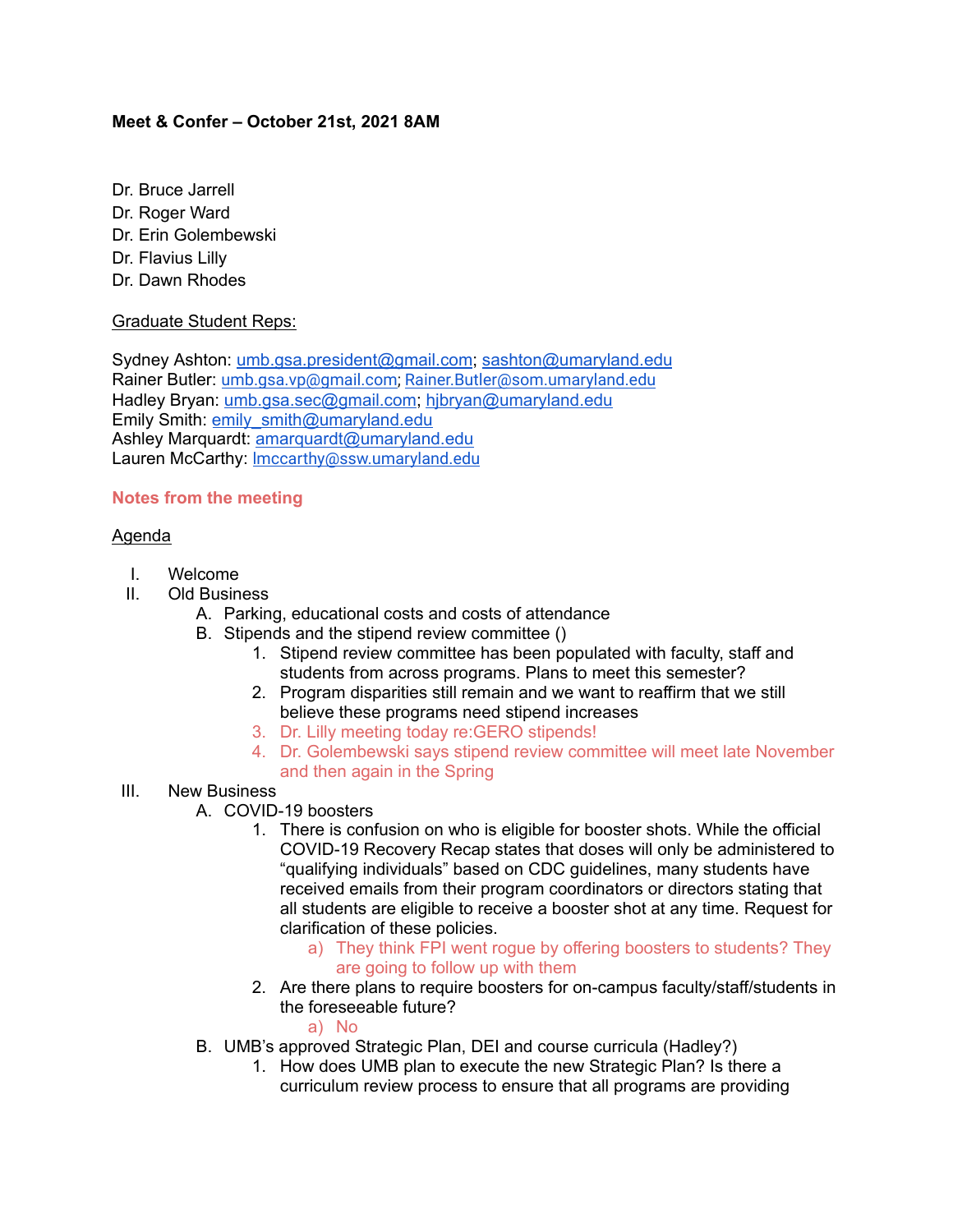#### content that aligns with these values, themes and outcomes and will advance DEI initiatives?

- a) "Faculty are the keepers of the curriculum"; expectation is that faculty will take up the charge to incorporate these initiatives
- b) They say it's on the students to work with the Deans and faculty governance to make sure faculty really are doing this
- c) Dr. Ward suggested we talk with SSW students because they made a lot of progress in "pushing the faculty" to change their curriculum
- d) CDEIO Diane Forbes-Berthound is working on this; just presented to the faculty senate on this topic yesterday
	- (1) Dr. Ward suggested we also work with the faculty senate
- e) Dr. Rhodes is leading a Core Values working group to develop ways to hold the University leadership accountable; will have student representation
	- (1) Want to identify "behaviors that align with the core values" and "toolkits" for addressing/implementing
- f) Graduate School also has a Steering Committee to implement the strategic plan; Dr. Golembewski will reach out soon regarding student representation
- 2. Is there a plan for any oversight or guidance in implementing the Strategic Plan goals in student training outside of the classroom (ie individual research labs, clinical sites, etc.)?
- C. "UMB Believes Black Lives Matter" banners on campus
	- 1. Students have been disappointed to see that these banners have been moved without notice, explanation or information on where they're going. Why was this decision made and were student voices included in that process?
	- 2. Dr. Jarrell not aware they had moved; said they're just on a rotation just like any other banner on campus though
	- 3. They wanted a "broad display" of the banners so moved them around; didn't think to include student representation in that group
	- 4. Drs. Ward and Rhodes asked us to "please assume benign intent when we miss on communication"

### IV. Updates (to be read ahead of time by all)

- A. GSA Events & Announcements
	- 1. The USGA is holding a Listening Tour across campus to gather perspectives on DEI at UMB. The Graduate School's session is this coming Monday, 10/25
	- 2. We plan to include a new column in our monthly Grad Gazette newsletter that will detail various announcements, news and updates from the GSA so that we may more transparently update all students on our activities each month
- B. UMB Shuttle
	- 1. The GSA and USGA are discussing the pros and cons of expanding shuttle service during the midday period through the shuttle committee.